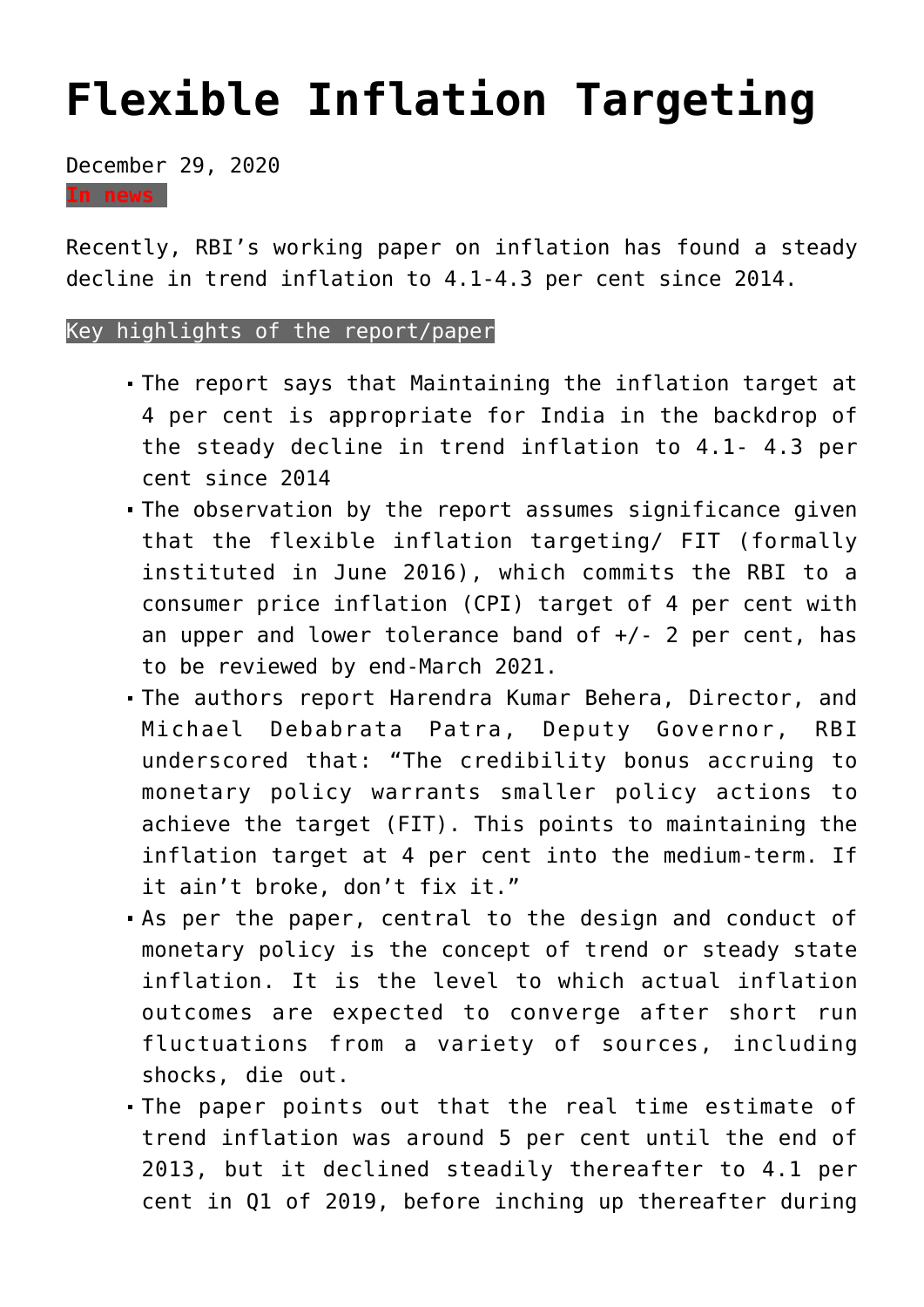the COVID-19 pandemic.

- The authors said it is worthwhile to note that trend inflation still remains above the target under FIT, although it is on a declining trajectory.
- As per the authors, this indicates that inflation expectations are not yet fully anchored to the target but convergence is under way

What is Flexible Inflation Targeting(FIT)?

FIT is a monetary policy strategy used by the Central Bank to maintain the price level within a certain range. This strategy indicates the importance of price stability as the prime factor of monetary policy. Inflation targeting is known to bring more stability, predictability, and transparency in deciding monetary policy.

Monetary policy refers to the policy of the central bank with regard to the use of monetary instruments under its control to achieve the goals specified in the Act. The Reserve Bank of India (RBI) is vested with the responsibility of conducting monetary policy. This responsibility is explicitly mandated under the Reserve Bank of India Act, 1934.

Flexible Inflation Targeting Framework

- **In May 2016, the Reserve Bank of India (RBI) Act, 1934 was amended to provide a statutory basis for the implementation of the flexible inflation targeting framework**.
- The amended RBI Act also provides for the inflation target to be set by the Government of India, in consultation with the Reserve Bank, once in every five years.
- Accordingly, the Central Government has notified in the Official Gazette 4 per cent Consumer Price Index (CPI) inflation as the target for the period from August 5, 2016 to March 31, 2021 with the upper tolerance limit of 6 per cent and the lower tolerance limit of 2 per cent.